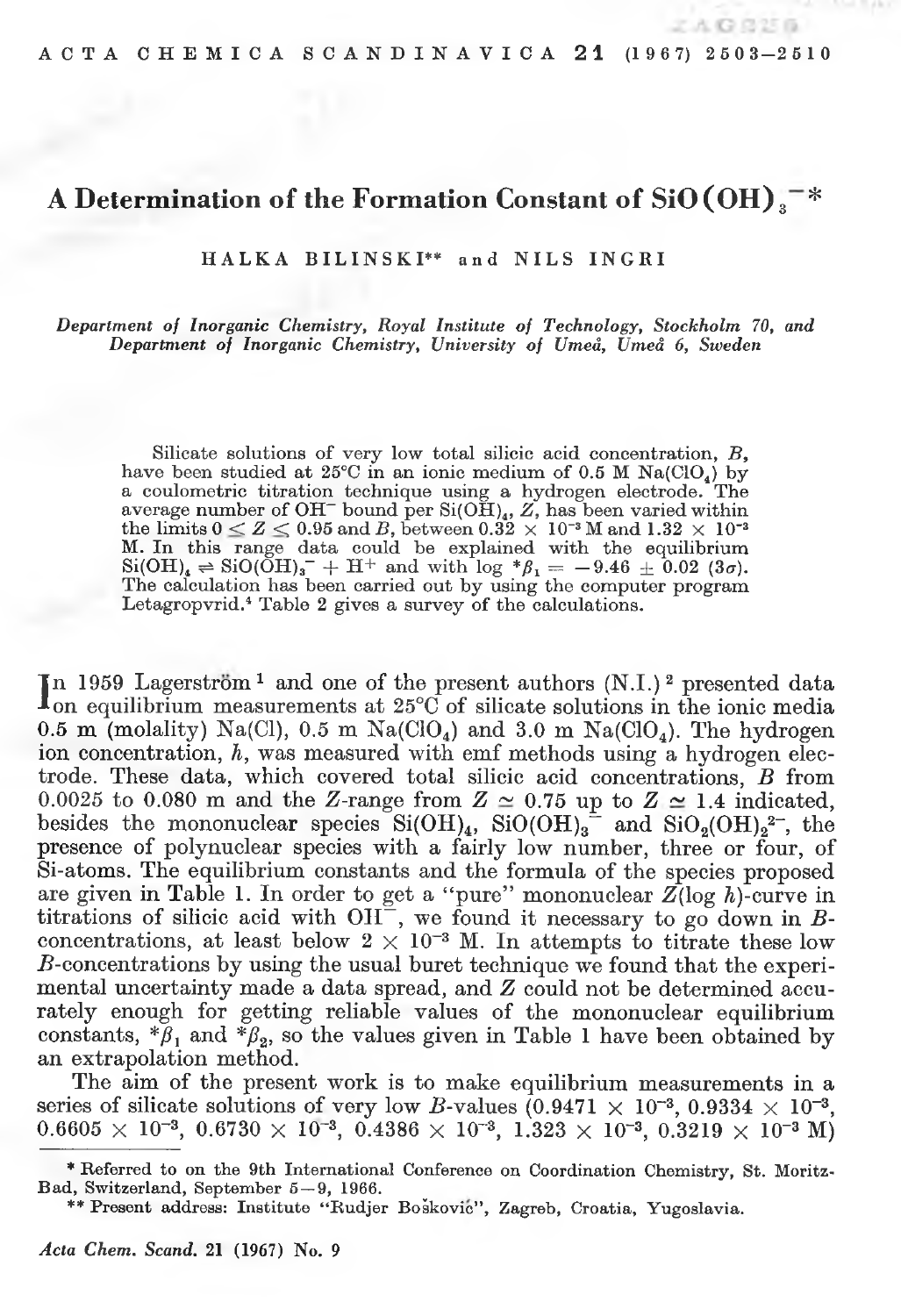Table 1. Previously reported equilibrium constants for silicate equilibria (mainly mononuclear).

|                                                                                                                                                      | $0.5$ m Na(Cl)<br>(Ref. 2)                      | $0.5$ m Na(CIO <sub>4</sub> )<br>(Ref. 1) | 3.0 m $Na(CIO_1)$<br>(Ref. 1) |
|------------------------------------------------------------------------------------------------------------------------------------------------------|-------------------------------------------------|-------------------------------------------|-------------------------------|
| $\text{Si}(\text{OH})_{4} \Rightarrow \text{SiO}(\text{OH})_{3}^{-} + \text{H}^{+}$                                                                  | $\log * \beta_1 = -9.51 \pm 0.05$               | $= -9.46$                                 | $= -9.43$                     |
| $\text{Si}(\text{OH})_{4} \rightleftharpoons \text{SiO}_{2}(\text{OH})_{2}^{2-} + 2\text{H}^{+}$                                                     | $\log * \beta_{21} = -22.12 \pm 0.15$           | $=-22.02$                                 | $=-22.14$                     |
| $4\mathrm{Si}(\mathrm{OH})_{4} \rightleftharpoons \mathrm{Si}_{4}\mathrm{O}_{6}(\mathrm{OH})_{6}^{2-} + 2\mathrm{H}^{+} + 4\mathrm{H}_{2}\mathrm{O}$ | $\log \frac{4}{3} \beta_{24} = -12.37 \pm 0.20$ | $=-12.57$                                 |                               |
| $4\mathrm{Si}(\mathrm{OH})_{4} \Rightarrow \mathrm{Si}_{4}\mathrm{O}_{8}(\mathrm{OH})_{4}^{4-} + 4\mathrm{H}^{+} + 4\mathrm{H}_{2}\mathrm{O}$        | $\log * \beta_{44} = -$                         | $=$ $-$                                   | $=-32.48$                     |
| $2\mathrm{Si}(\mathrm{OH})_{4} \rightleftharpoons \mathrm{Si}_{2}\mathrm{O}_{3}(\mathrm{OH})_{4}^{2-} + 2\mathrm{H}^{+} + \mathrm{H}_{2}\mathrm{O}$  | $\log * \beta_{22} = -$                         |                                           | $=-18.12$                     |

 $\log * \beta_1$  and  $\log * \beta_{11} * \beta_1^{-1}$  given in *Stability Constants*  $\theta$  (emf data): Hägg,  $-9$  and  $-13$ ; Harman,  $-9.4$  to  $-9.8$  and  $-16.3$ ; Joseph and Oakley,  $-10$  and  $-12$ ; Treadwell and Wieland,  $-9.7$  and  $-12$ ; Fl and Kadoya,  $-9.51$  and  $-11.77$ ; Miedreich (own data and recalculation from data of Boque, Hägg and Harman),  $-9.4$  and  $-11.4$ ; Greenberg (recalculation from data of Bacon and Wills),  $-9.85$  and  $-11.8$ ; Greenberg (recalculation from data of Harman),  $-9.7$  and  $-11.9$ ;

*Proposed value* in the present work:  $\log * \beta_1 = -9.46 \pm 0.02$  (0.5 m Na(Cl)).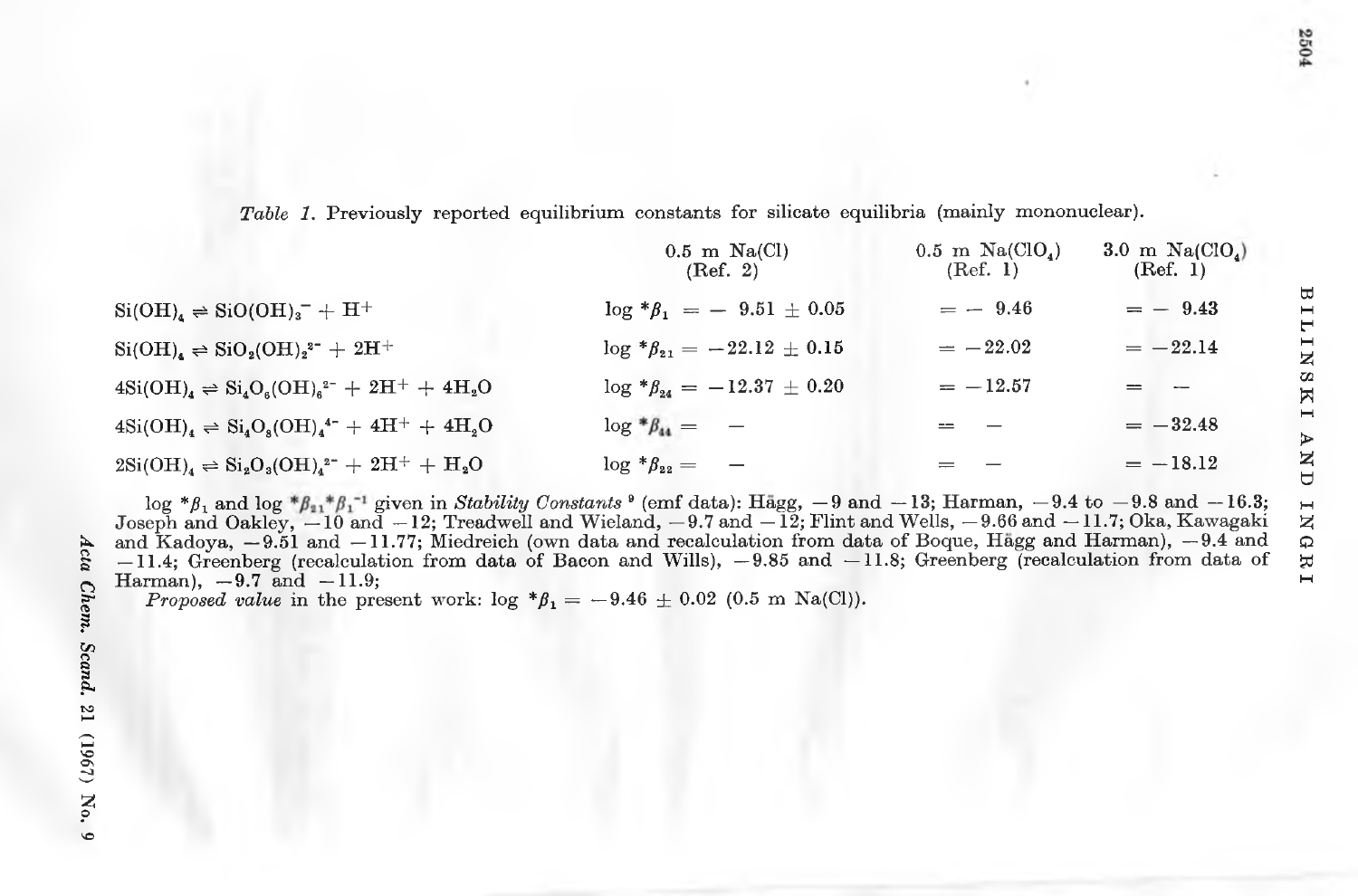by using coulometric and emf methods and from these data try to deduce<br>a reliable value of the equilibrium constant for the equilibrium a reliable value of the equilibrium constant for the equilibrium  $Si(OH)<sub>4</sub> \rightleftharpoons SiO(OH)<sub>3</sub><sup>-</sup> + H<sup>+</sup>.$  It is very difficult to get an accurate analytical value of the total silicic acid concentration, *B,* and therefore in the calculation of the equilibrium constant,  ${}^*\beta_1$ , it was necessary to consider *B* as an additional unknown constant to be determined (besides  $*\beta_1$ ). Also in this calculation an estimation of the impurity concentration [HX] was necessary. The calculations have been carried out by using the least squares-program Letagropvrid.<sup>4</sup>

For literature data about silicate equilibria in solution the reader is referred to summaries given in our previous papers in these series  $1-3$  and also recently by Thilo<sup>5</sup> and Aveston.<sup>6</sup>

#### REAGENTS AND ANALYSES

*Sodiurn perchlorate, silicic acid* Solutions were prepared and analysed as described in Lagerström's paper.<sup>1</sup> The analytical determination of the silicic acid concentration in our stock solutions has not been carried out to the same extent and accuracy as described in Refs. 1 and 2, in most cases only an estimation has been made. However, in our computer calculation we have considered  $B$  as an additional unknown constant to be determined (besides the equilibrium constant), and this calculation has shown that the B-values, obtained in different titrations and with solutions prepared from the same  $B$ -stock, all gave (after recalculation) the same  $B$ -value for the stock.

*The hydrogen electrodes* were used as described in Ref. **1**. *The Ag, AgCl-electrodes* were prepared according to Brown<sup>7</sup> by electrodepositing Ag on a Pt-foil and afterwards chloridizing the silver as anode in dilute HC1.

In order to prevent *dissolution* of  $SiO<sub>3</sub>$  and  $B<sub>3</sub>O<sub>3</sub>$  from the titration vessels, all surfaces in contact with equilibrium solutions were treated with paraffin wax  $(p.a.).$ 

## EXPERIMENTAL METHOD

The hydrogen ion concentration has been measured electrometrically in a number of silicic acid Solutions. As usual the measurements were carried out as a series of potentiometric titrations. In each of these the total silicic acid concentration, *B,* was kept constant; the hydrogen ion concentration, *h,* was decreased by adding  $O\text{H}^-$  with a coulometer. The coulometer arrangement was the following one:

$$
-Pt\text{-}gauge \text{ equilibrium} \text{ solution} = S \qquad 0.500 \text{ M NaCl} \text{ } | \text{ } Ag+
$$
 (A)

with the anode reaction:  $Ag(s) + CI^{-} \rightarrow AgCl(s) + e^{-}$ , and the cathode reaction:  $H^+ + e^- \rightarrow \frac{1}{2}H_2(g)$ . The current was measured with a Leeds and Northrup Coulometric Analyzer, Catalogue No. 7960.

In order to keep the activity factors constant all solutions were made 0.5 M in respect to sodium ions by addition of  $NaClO<sub>4</sub>$ . For the determination of the hydrogen ion concentration the following cell was used:

$$
-\mathrm{H}_{2}(1 \text{ atm})\,|\,\mathrm{S}\,|\,\mathrm{RC}\,+\tag{B}
$$

S is here an equilibrium solution of the general composition:

 $S: [Si]_{tot} = B \text{ M}; [H^+]_{tot} = H \text{ M}; [Na^+]_{tot} = 0.500 \text{ M}; [Cl^-]_{tot} = 0.500 \text{ M}$ 

*Acta Chem. Scand.* 21 (1967) No. 9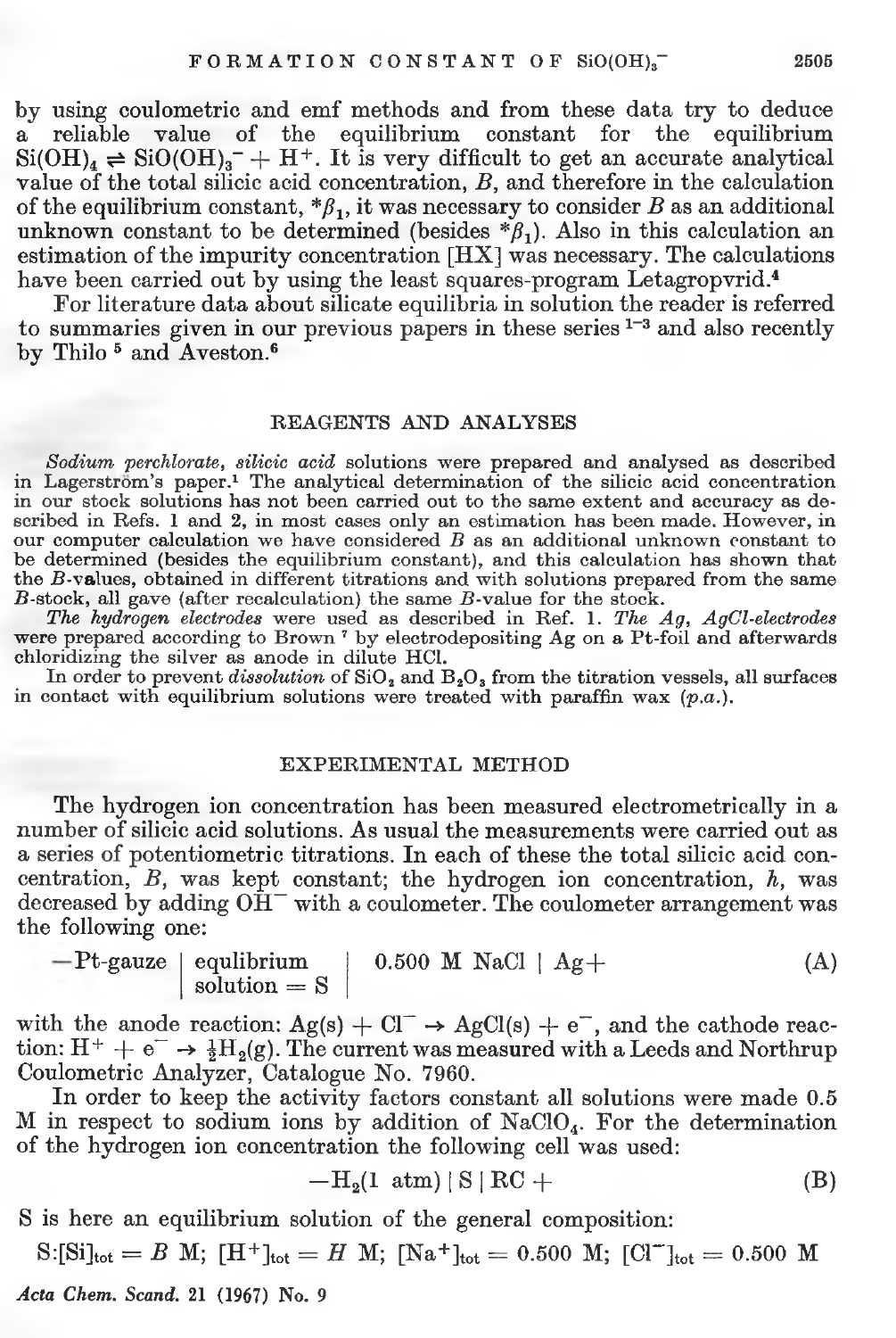where M denotes mole/liter, *B* the total concentration of Si and *H* the "analytical" hydrogen-ion excess concentration over  $Si(OH)_4$  (a negative value of  $\hat{H}$  means  $\overline{\text{OH}}$ -excess over Si(OH)<sub>4</sub>). Along with these main components, the equilibrium solutions certainly contain an unknown amount of impurities which also consume  $OH^-$  giving an "impurity background" in the solutions. The total concentration of these impurities will in the following be denoted with *HX.*

As reference half cell (RC)

0.500 M NaClO<sub>4</sub> | 0.500 M Na<sup>+</sup>, 0.480 M ClO<sub>4</sub><sup>-</sup>, 0.020 M Cl<sup>-</sup> | AgCl,Ag

was used, and the salt bridge was of "Wilhelm" type.8

The emf of the cell (B) at 25°C can be written:

$$
E = E_0 + 59.15 \log h + j_{\text{alk}} K_{\text{w}} h^{-1} + j_{\text{a}} h \tag{1}
$$

where  $E_0$  is a constant,  $K_w$  the ionic product of water in 0.500 M Na(ClO<sub>4</sub>), and *j*<sub>alk</sub> and *j*<sub>ac</sub> constants in the expression for the liquid junction potential. It has been found<sup>2</sup> that  $j_{ac} \simeq 83$  mV mole<sup>-1</sup> and  $j_{alk} \simeq 41$  mV mole<sup>-1</sup> (valid in 0.5 m Na(Cl)).

From *H*, the analytical excess concentration of protons over  $Si(OH)_{4}$ , and the electrometrically measured *h,* the quantity:

$$
BZ = h - H - K_w h^{-1}
$$
\n<sup>(2)</sup>

may be calculated as a function of  $\log h$ . In (2)  $Z$  is the average number of  $OH^-$  bound per  $Si(OH)_4$ .

The use of these extremely low total silicic acid concentrations requires that the titration must be carried out in a way that prevents introduction of additional  $OH^-$ -consuming impurities. For that reason the starting solutions in ali of our titrations were prepared from distilled (in a distilling-apparatus with a tin cooler) and boiled (in this way free from  $CO<sub>2</sub>$ ) water, sodium chloride, and silicic acid sol. This solution was slightly acidic  $( \simeq 1 \text{ mM H}^+ )$ , and the acidity was decreased by adding OH<sup>-</sup> with the coulometer arrangement (A).

## CALCULATIONS AND RESULTS

The calculation has been carried out by using the least-squares method and the computer-program Letagropvrid<sup>4</sup> (type 3 in the latest version). Input experimental data are the pairs  $(E,\mu)$ ,  $E$  is the measured emf, and  $\mu$ the number of microfaradays added. Together with these data also a set of first estimated or guessed parameters are given. These are:

*The ks-parameters* ("unknown constants" special for various titrations),  $H_0$  (starting hydrogen excess concentration over Si(OH)<sub>4</sub>),  $B$  (= total silicic acid concentration) and  $E_0$  (= the constant in eqn. (1)), and

*the k-parameters* ("unknown constants" common to ali points), here only  $*\beta_1$  (= formation constant of SiO(OH)<sub>3</sub><sup>-</sup>).

We have assumed that  $E$  is without error and that all errors are on the analytical excess concentration of protons over  $Si(OH)_4$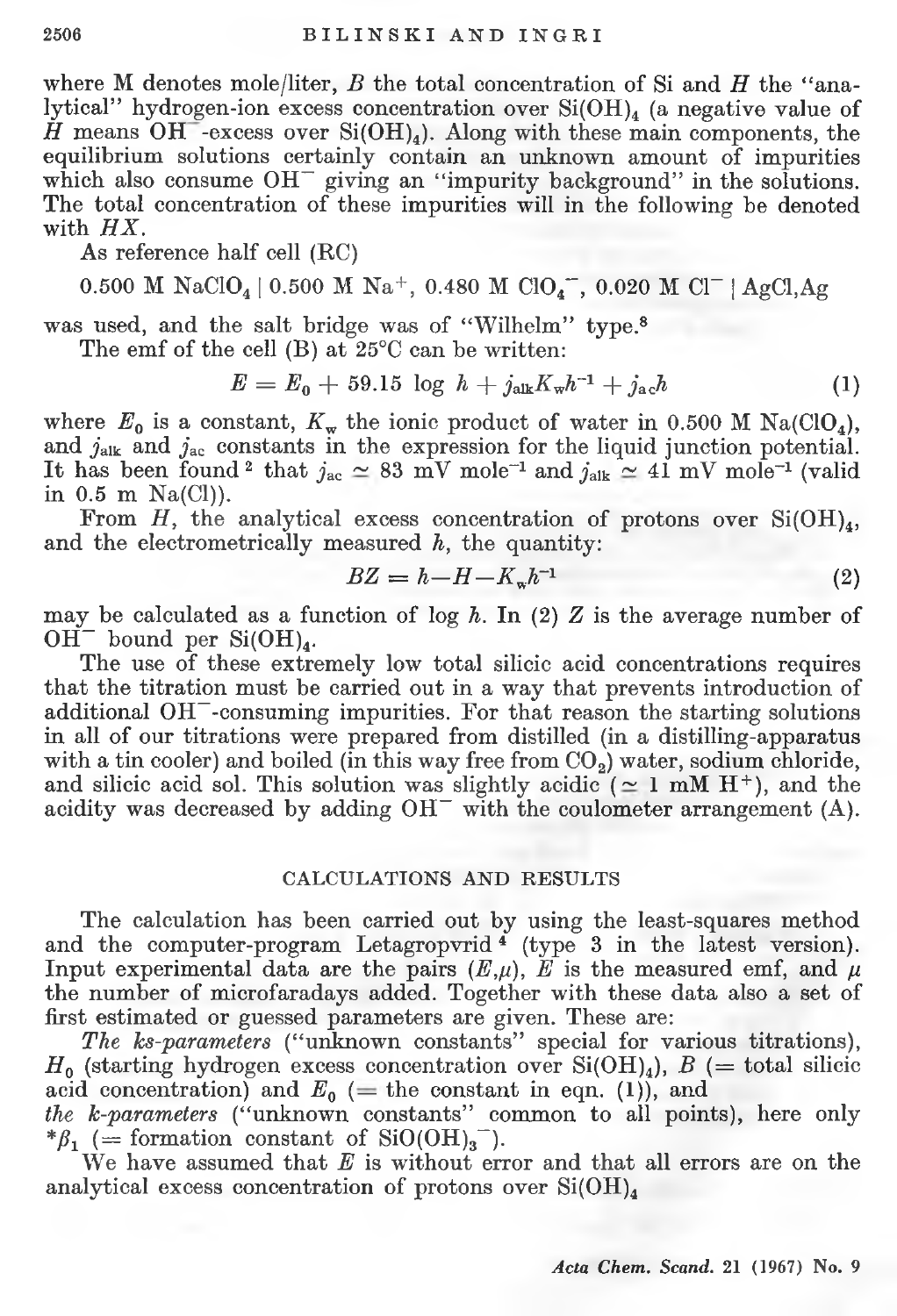$$
H = H_0 - 0.001 \mu \ V^{-1} \tag{3}
$$

where *V* is the volume.

<span id="page-4-0"></span>For every point, *h* was evaluated from (1) and inserted in the equation:

$$
H_{\text{calc}} = h - K_{\text{w}} h^{-1} - \frac{k \beta_1 B (h + \frac{k \beta_1}{1})^{-1}}{(4)}
$$

Then the quantity  $(H_{\text{calc}} - H)^2$  was calculated on all experimental points giving the error squares sum:

$$
U = \sum (H_{\text{calc}} - H)^2 \tag{5}
$$

As "best" *k*- and *ks*-values we consider those giving the lowest error square sum (*Umin).* Then standard deviations have been determined as outlined in Ref. 10.

In order to estimate the impurity concentration, [HX], the computer calculation for each titration was divided into two parts, one "acid" part where  $H_0$ (ac) and  $E_0$  were determined, and one "alkaline" part where  $H_0$ (alk), *B* and  $*\beta_1$  were determined. We assumed that the difference  $AH_0 = H_0(ac)$ —  $H_0(\text{alk}) = [\text{HX}]$ . p $K_a(\text{HX})$  was found to be  $\simeq -5.5$ . (A more recent program uses [HX] directly as a parameter). In Table 2 the results of the computer calculations are given.

With the "best" ks-values obtained in the computer calculations, values of —log *h* and *Z* have been calculated. These values for the different *B* are given in Table 2 and plotted as curves  $Z(\log h)_p$  in Fig. 1. From this figure it is seen that ali points fali very well on the curve calculated for the mononuclear reaction  $Si(OH)_4 \rightleftharpoons SiO(OH)_3^- + H^+$  with  $log^* \beta_1 = -9.46$ . For comparison Lagerstrom's data have also been given.

Comparing the  $*\beta_1$ -values of the present study with those reported in Refs. 1 and 2 we find a very good agreement. Other  $*\beta_1$ -values reported in the



*Fig. 1.* Experimental data  $Z(\log h)$ <sup>B</sup> for equilibria of silicate solutions  $(25^{\circ}C \text{ and } 0.5)$  $M$  Na(ClO<sub>4</sub>)-medium). The full curve has been calculated for a mononuclear reaction with  $\log^* \beta_1 = -9.46$ .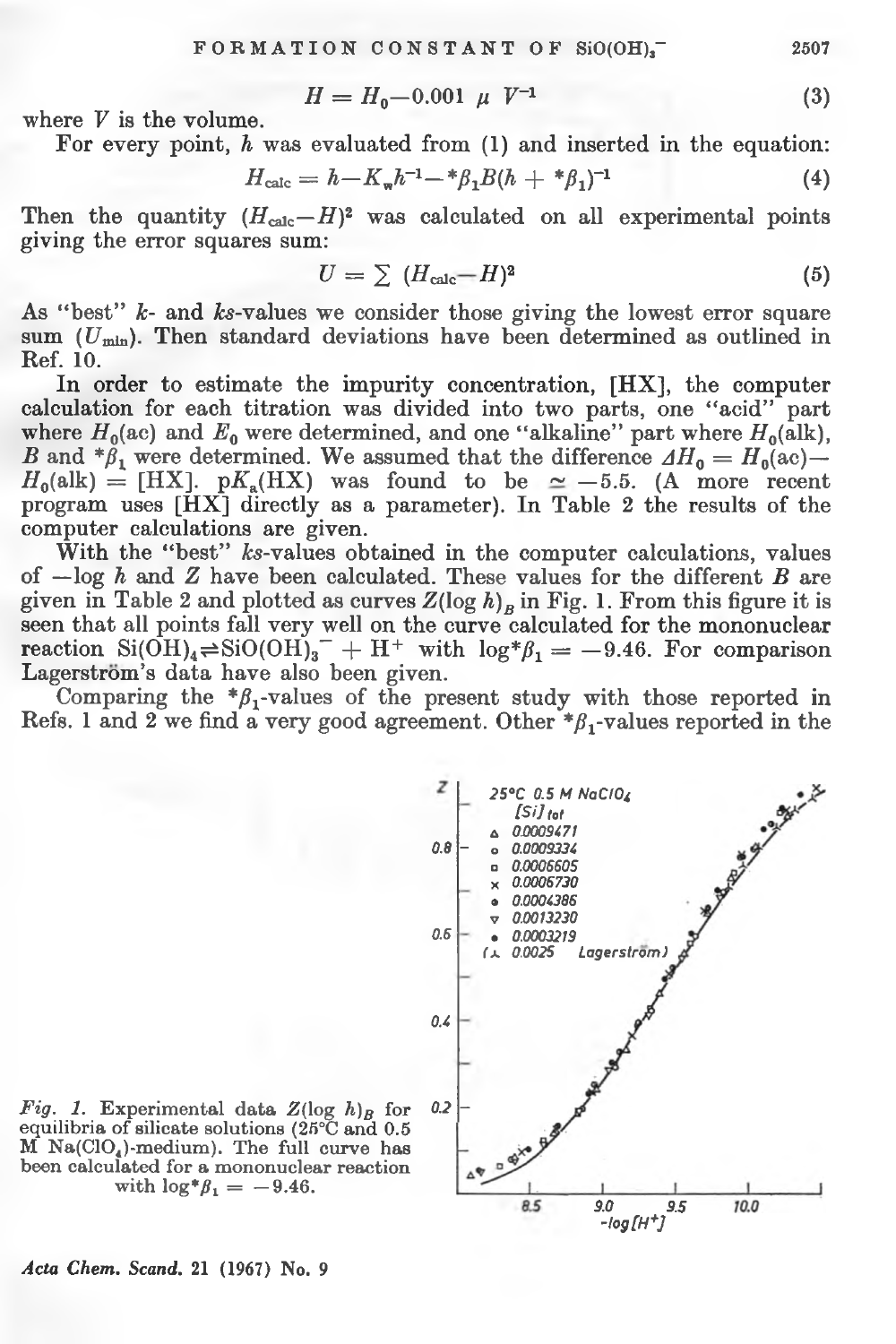| <b>Titration</b><br>No.                                                                                 |                                           | $k$ -Constants with<br>standard dev. |                                   |                                       |                               |                                   |
|---------------------------------------------------------------------------------------------------------|-------------------------------------------|--------------------------------------|-----------------------------------|---------------------------------------|-------------------------------|-----------------------------------|
|                                                                                                         | $(B \pm \sigma)10^3$<br>$B$ in mole/liter | $E_0 \pm \sigma$                     | $(H_0(\text{ac}) \pm \sigma)10^3$ | $(H_0(\text{alk}) \pm \sigma)10^{-3}$ | $(AH0 = HX)$<br>$\times 10^3$ | $({}^*\beta_1 \pm \sigma)10^{10}$ |
|                                                                                                         | $0.9471 + 0.0011$                         | $-355.86 + 0.13$                     | $0.1692 + 0.0005$                 | $0.1788 + 0.0007$                     | 0.0096                        | $3.421\,\pm\,0.016$               |
| $\mathbf{2}$                                                                                            | $0.9334 + 0.0005$                         | $-355.26 + 0.13$                     | $0.1571 + 0.0004$                 | $0.1661 + 0.0003$                     | 0.0089                        | $3.326 + 0.008$                   |
| 3                                                                                                       | $0.6605 + 0.0009$                         | $-355.69 + 0.13$                     | $0.1680 + 0.0005$                 | $0.1747 + 0.0006$                     | 0.0066                        | $3.429 + 0.020$                   |
| 4                                                                                                       | $0.6730 + 0.0036$                         | $-355.22 + 0.18$                     | $0.1613 + 0.0007$                 | $0.1653 + 0.0037$                     | 0.0039                        | $3.621 \pm 0.089$                 |
| 5                                                                                                       | $0.4386 + 0.0028$                         | $-354.09 + 0.14$                     | $0.1539 + 0.0006$                 | $0.1545 + 0.0040$                     | 0.0006                        | $3.630 + 0.122$                   |
| 6                                                                                                       | $1.3230 + 0.0027$                         | $-355.87\,\pm\,0.10$                 | $0.1660 + 0.0004$                 | $0.1761 + 0.0008$                     | 0.0102                        | $3.333 + 0.020$                   |
| 7                                                                                                       | $0.3219 + 0.0005$                         | $-356.05\,\pm\,0.21$                 | $0.1726\,\pm\,0.0009$             | $0.1814 + 0.0005$                     | 0.0088                        | $3.620 \pm 0.028$                 |
| Proposed * $\beta_1$ -value = $(3.483 \pm 0.129(3\sigma))10^{-10}$ ;<br>$\log^* \beta_1 = -9.46 + 0.02$ |                                           |                                      |                                   |                                       |                               |                                   |

Table 2. Result of computer-calculation on silicate data in 0.5 M Na(ClO<sub>4</sub>).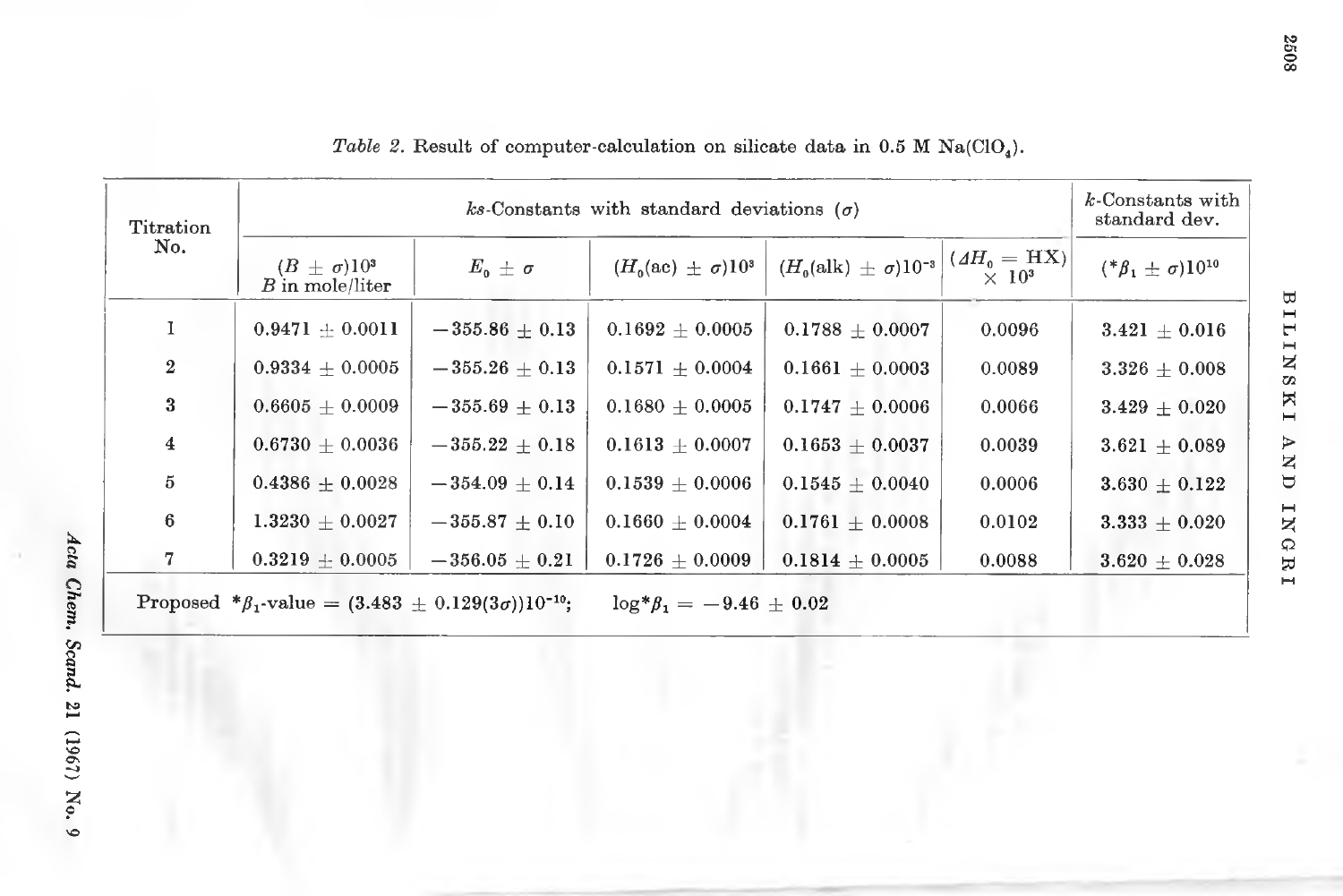literature (see Ref. 9 and Table 1) are in most cases of very low accuracy and usually not better than  $+0.5$  "pH"-units. However, if we assume this error, the  $*\beta_1$ -value of the present work falls very well within the accuracy range of the most of earlier reported  $*\beta_1$ -values.

Accurately known  ${}^*\beta_1$ - and  ${}^*\beta_{21}$ -values are of greatest importance in silicate studies of higher B-values, where it is, without knowing the mononuclear constants, very difficult to find the composition and the formation constants of the polysilicates present (here the mononuclear reactions must be subtracted). In the future we hope to complete our earlier published silicate data with more data and data over a greater range of concentrations. At present, work is going on<sup>11</sup> in order to obtain mononuclear silicate data at high Z-

*Table 3.* Equilibrium data for silicates in 0.5 M  $\text{Na}(\text{ClO}_4)$  at 25°C.

| $B = 0.0009471$ M; Z, $-\log h$ ; |  | 0.041,<br>0.080,<br>0.139,<br>0.237,<br>0.332. | 8.104;<br>8.406;<br>8.673;<br>8.955;<br>9.160; | 0.459,<br>0.554,<br>0.647,<br>0.727,<br>0.802, | 9.394;<br>9.556;<br>9.723;<br>9.883;<br>10.054;   | 0.872,                     | 10.268;                       |
|-----------------------------------|--|------------------------------------------------|------------------------------------------------|------------------------------------------------|---------------------------------------------------|----------------------------|-------------------------------|
| $B = 0.0009334$ M; Z, $-\log h$ ; |  | 0.079,<br>0.138,<br>0.193,<br>0.290,<br>0.421. | 8.388;<br>8.668;<br>8.859;<br>9.091;<br>9.340: | 0.592,<br>0.694,<br>0.795,                     | 9.639;<br>9.830;<br>10.056;                       |                            |                               |
| $B = 0.0006605$ M; Z, $-\log h$ ; |  | 0.064,<br>0.120,<br>0.186,<br>0.294,<br>0.424, | 8.299;<br>8.595;<br>8.827;<br>9.081;<br>9.323; | 0.578,<br>0.739,<br>0.860,                     | 9.599;<br>9.901;<br>10.219;                       |                            |                               |
| $B = 0.0006730$ M; Z, $-\log h$ ; |  | 0.095,<br>0.149,<br>0.236,<br>0.364,<br>0.507  | 8.450;<br>8.685;<br>8.932;<br>9.203;<br>9.460: | 0.652,<br>0.779,<br>0.886,<br>0.935,<br>0.960. | 9.710;<br>9.962;<br>10.260;<br>10.469;<br>10.639: |                            |                               |
| $B = 0.0004386$ M; Z, $-\log h$ ; |  | 0.249,<br>0.324,<br>0.394,<br>0.524,<br>0.659, | 8.954;<br>9.116;<br>9.250;<br>9.479:<br>9.715; | 0.777,<br>0.853,                               | 9.948;<br>10.164;                                 |                            |                               |
| $B = 0.0013230$ M; Z, $-\log h$ ; |  | 0.046,<br>0.075,<br>0.119,<br>0.190;<br>0.274, | 8.167;<br>8.407;<br>8.604;<br>8.846;<br>9.054: | 0.412,<br>0.543,<br>0.683,                     | 9.324;<br>9.551:<br>9.808;                        |                            |                               |
| $B = 0.0003219$ M; Z, $-\log h$ ; |  | 0.050,<br>0.103,<br>0.155,<br>0.230,<br>0.301, | 8.160;<br>8.496;<br>8.698;<br>8.909;<br>9.069; | 0.392,<br>0.494,<br>0.600,<br>0.699,<br>0.781, | 9.246;<br>9.426;<br>9.609;<br>9.786;<br>9.955;    | 0.842.<br>0.892,<br>0.923, | 10.106;<br>10.238;<br>10.365; |

*Acta Chem. Scand.* 21 (1967) No. 9